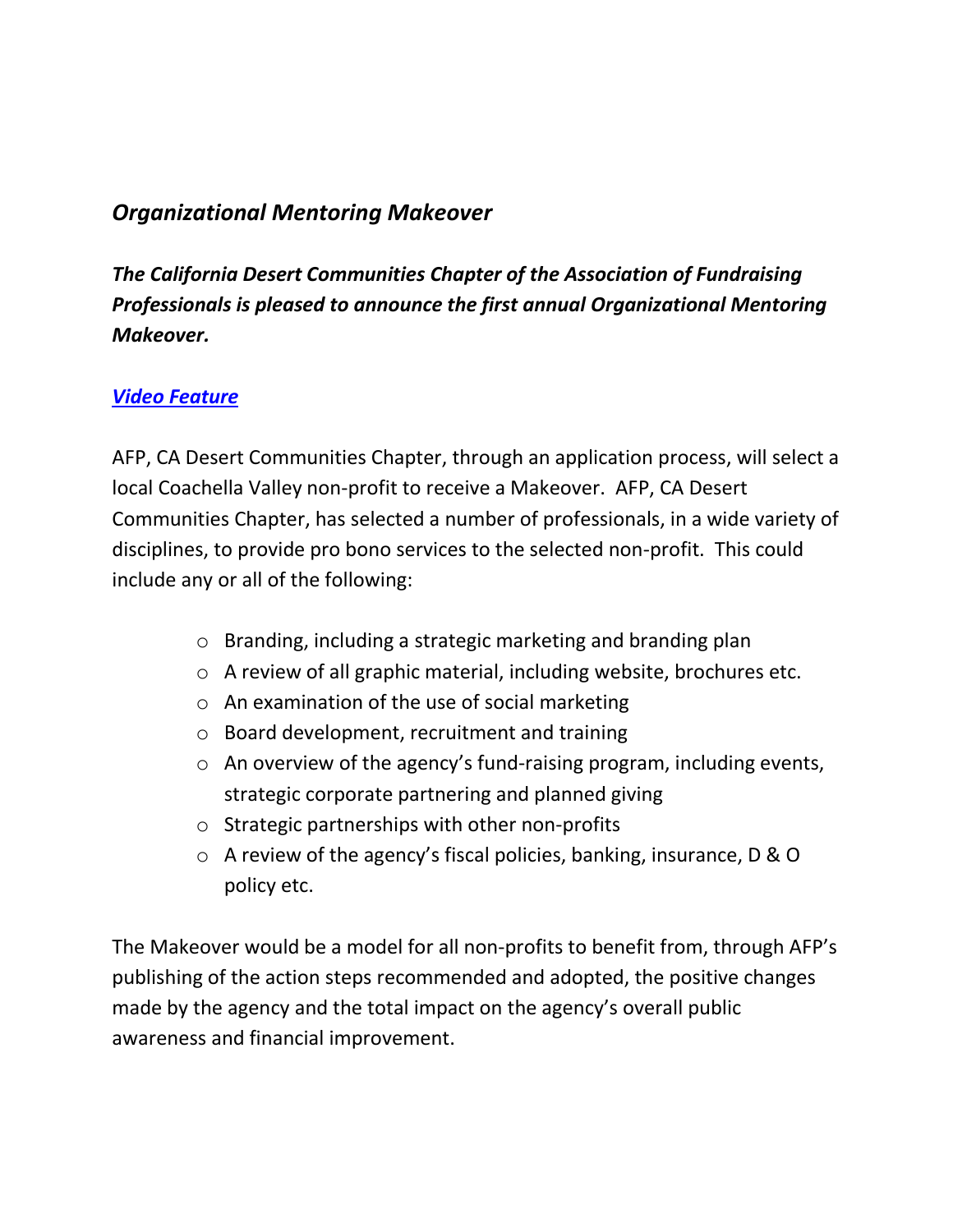AFP will partner with a variety of media sources that will include print, radio and television. We expect articles will be published on a regular basis, to track the action steps taken and the progress being made by the agency.

The agency chosen will be from a written submission from a short questionnaire provided to a selection committee from AFP.

The criteria for the selection will include, but not limited to:

- o The overall content of the submission
- o The perceived need of the non-profit
- o The non-profit shall be less than \$1 million in annual gross revenues
- $\circ$  The non-profit shall have had their 501 c 3 status for at least three years
- o The board of the non-profit formally approve the Makeover, commit to an initial orientation and be totally supportive of the Makeover
- o The board commit to at least two progress meetings during the Makeover, possibly at regularly scheduled board meetings
- o The non-profit commit, in writing and to the best of their ability and within budgetary guidelines, adopt and implement as many of the recommendations of the Makeover as are appropriate.
- The non-profit selected need not be a member of AFP, Desert Chapter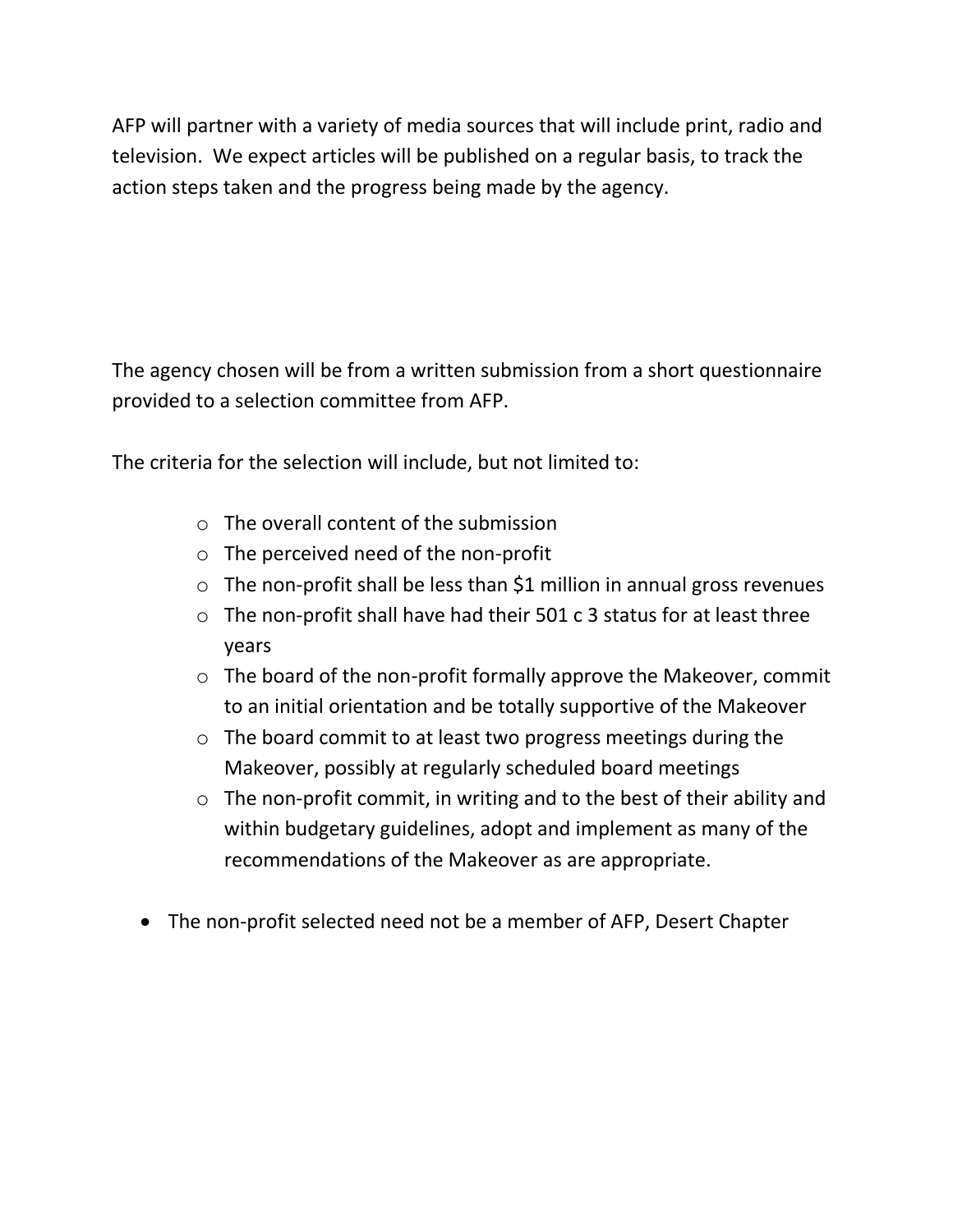## **PARTNERS**

AFP will partner with a variety of media including:

Desert Sun Desert Charities News Desert Radio Group CBS Channel Two Lamar Billboard PRNewsworks Circle Take Media

The goal is to ask the news partners, such as the Desert Charities News and Desert Sun to provide ongoing coverage of the makeover, as well as the possibility of a pro bono campaign for the charity.

The goal with Lamar and Desert Radio Group is to provide the makeover candidate with a package of pro bono advertising to assist in the branding of the non-profit.

Other partners, and makeover professional participants would include representation from: Social media Website design

Branding, marketing, PR specialists Finance, accounting, legal

A total value of services and donated advertising will be calculated. An amount of \$25,000 or more is not unreasonable.

A formal contract for the selected non-profit needs to be created in order to provide assurances that the makeover, and any recommended changes will be taken seriously and implemented if possible.